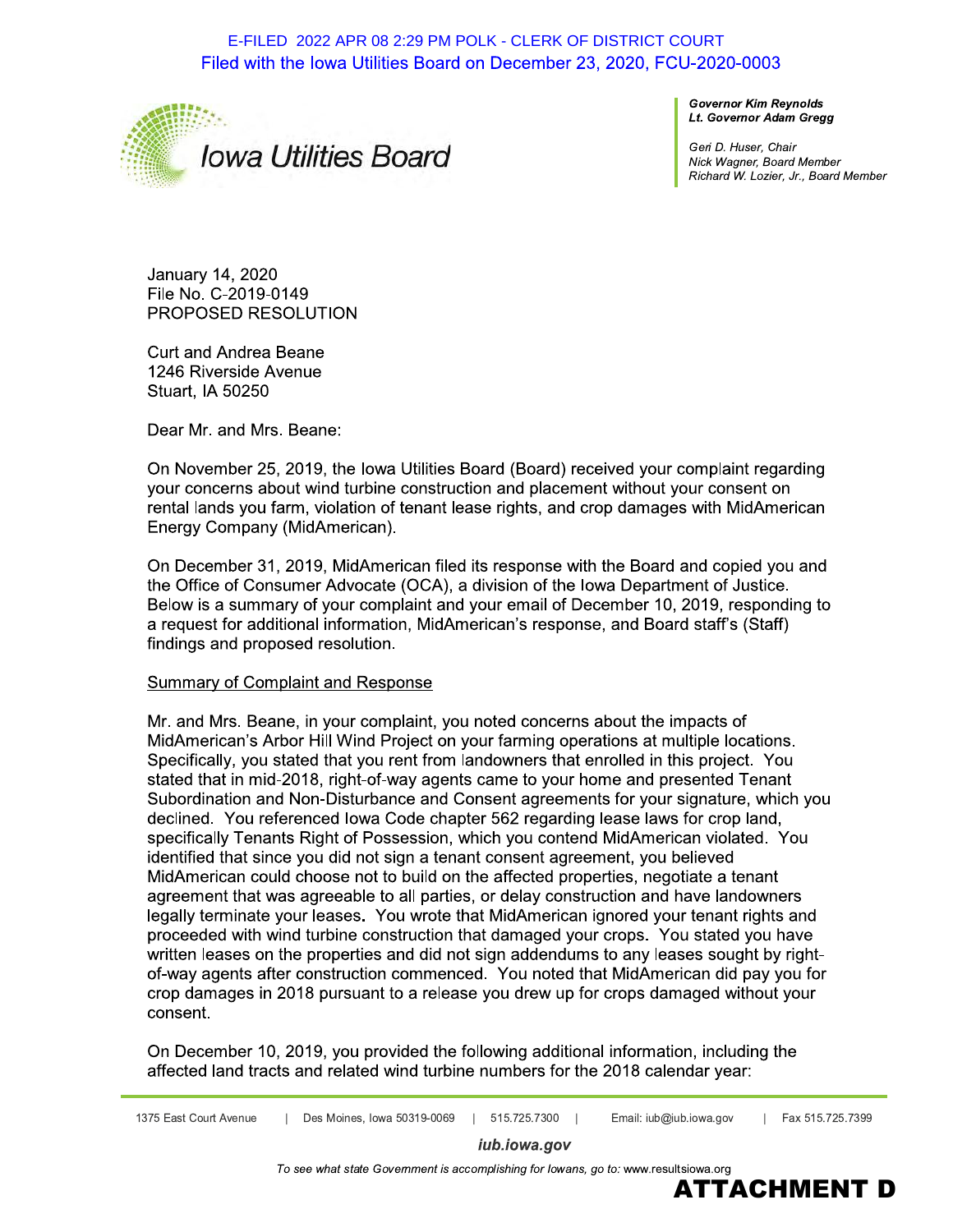- Approximately 80 acres tract in Section 23-77-30 of Lincoln Township, Adair County lowa, buried lines and turbine number 141.
- Approximately 80 acres tract in Section 15-77-31 of Jefferson Township, Adair County, Iowa, buried lines and turbine number 84.
- Approximately 80 acres tract in Section 22-77-30 of Lincoln Township, Adair County, buried lines.
- Approximately 160 acres tract in Section 22-77-31 of Jefferson Township, Adair County, Iowa, buried lines and turbine number 91.
- Approximately 80 acres tract in Section 36-77-31 of Jefferson Township, Adair County, Iowa, buried lines and turbine number 214. You noted this location recently had crop damages and you wish to avoid further crop damages on this farm.

You asked Board Staff to pay special attention to these dates that you identify MidAmerican entered these properties without your consent.

On December 19, 2019, Staff requested that MidAmerican provide siting plans, including information related to whether the project required a certificate under lowa Code chapter 476A. If a certificate under lowa Code chapter 476A was not required, Staff asked MidAmerican to confirm a certificate was not necessary by providing documentation showing that each gathering line was under the 25 megawatt (MW) threshold.

In its response, MidAmerican provided ownership information for the four properties you cited in your complaint correspondence and noted it has buried underground collection lines under other farmland you lease. MidAmerican stated that all landowners have signed easements with MidAmerican. MidAmerican provided the following summary of activity and communications regarding the tenant subordination agreement it presented to you:

- May 17, 2018 A land agent from A&R Land Services met with you on behalf of MidAmerican and provided a proposed tenant subordination agreement for the wind project. Tenant agreements are not mandatory, but are provided in an effort to acknowledge all persons with an interest in the parcel and set certain expectations for all the involved entities.
- May 22, 2018 The land agent spoke with you. You advised you were concerned you would not be sufficiently compensated for crop damage. The land agent discussed the crop damage process and you said you would think about it and further review the document before calling back.
- May 31, 2018 The land agent spoke with you and you said you had three requests you wanted to add to the tenant agreements. You wanted to be contacted directly about crop damages rather than the owner, you wanted the tiles repaired if they were damaged, and you wanted all crops that were disturbed to be measured. The land agent placed contact with you on hold while discussing your requests with MidAmerican. MidAmerican does not have record of receiving documentation from the contracted land agent indicating you requested to make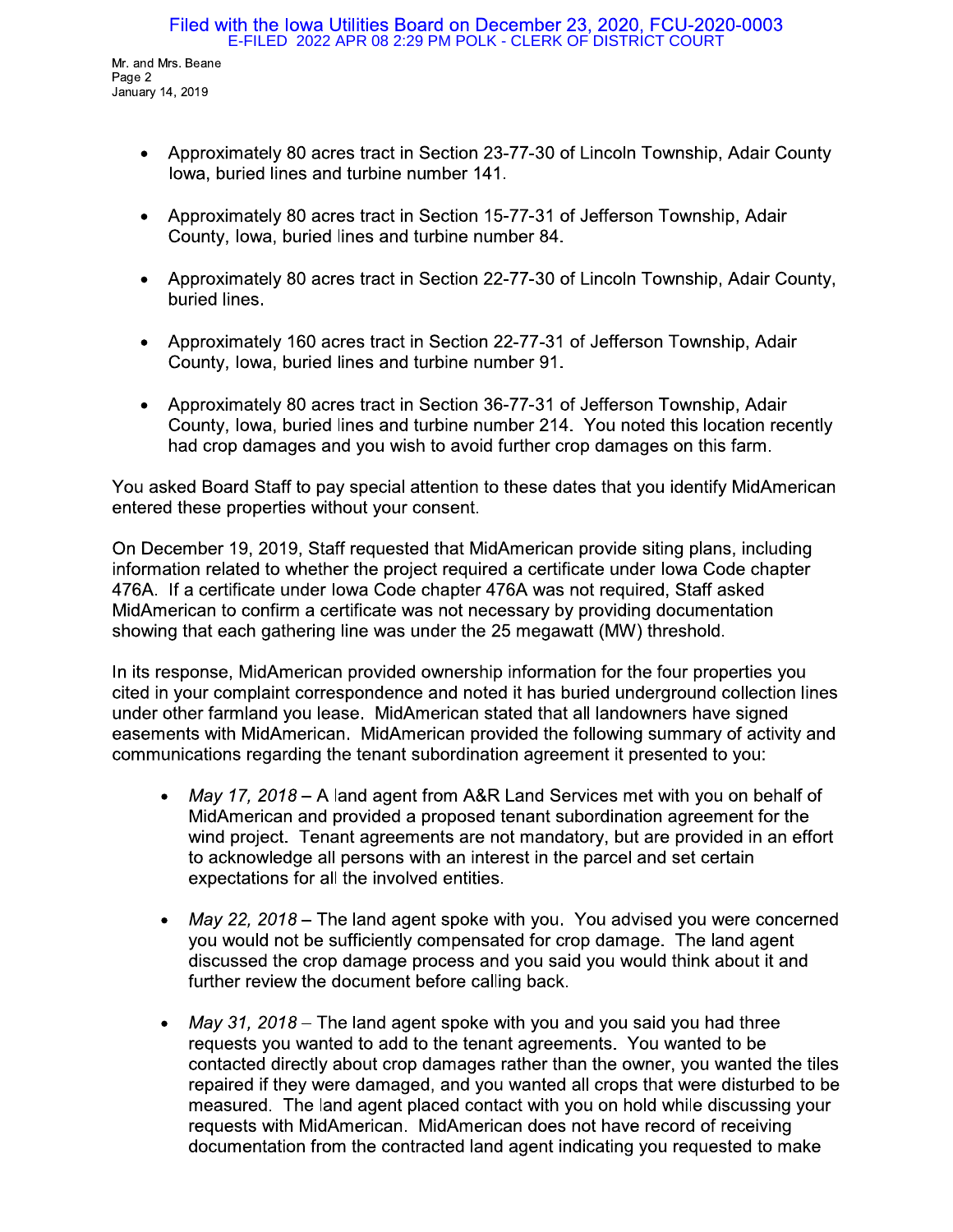# Filed with the lowa Utilities Board on December 23, 2020, FCU-2020-0003<br>E-FILED 2022 APR 08 2:29 PM POLK - CLERK OF DISTRICT COURT

Mr. and Mrs. Beane Page 3 January 14, 2019

> changes to the proposed tenant agreements. MidAmerican only has record of your request to be contacted directly regarding crop damages.

- Filed with the lowa Utilities<br>
E-FILED 2022 APR 08<br>
Mr. and Mrs. Beane<br>
January 14, 2019<br>
changes to the proposed<br>
your request to be contac<br>
 July 2, 2018 The land a<br>
change the tenant agreem<br>
help facilitate the crop land agent informed you that MidAmerican was not willing to change the tenant agreement. It was explained that the tenant agreement would nelp facilitate the crop damage payment process. You advised you were not interested in signing a tenant agreement. changes to the proposed tena<br>your request to be contacted<br>•  $July 2, 2018 - The land agent  
change the tenant agreement  
help facilitate the crop damage  
interested in signing a tenant  
interested in signing a tenant  
andower related to Turbine  
communication standards ar  
The communication asked the  
binumunication asked the  
landowner for turbine 214  
requested MidAmerican's con  
communications.$ 
	- $\overline{p}$  mt with A & R Land Services sent an email to the i<br>L  $\alpha$  andowner related to Turbine 214 that was not consistent with MidAmerican s communications standards and was sent without MidAmerican's authorization.<br>— The communication asked the landowner to end or modify the lease with you.
	- rican was informed of the emailed communication to the landowner for turbine 214. MidAmerican contacted A  $\alpha$  R Land Services and requested MidAmerican's communication standards be followed on all future communications.
	- help facilitate the crop damagemiterested in signing a tenant<br>
	 January 16, 2019 An agent<br>
	handowner related to Turbine<br>
	communications standards are<br>
	The communication asked the<br>
	 January 31, 2019 MidAmeri<br>
	the land communications standards and<br>The communication asked the<br>
	• *January 31, 2019* – MidAmeric<br>
	the landowner for turbine 214.<br>
	requested MidAmerican's com<br>
	communications.<br>
	• *February 8, 2019* – A project d<br>
	landowner for t oject developer with MidAmerican called you and the  $\mathbb{R}^2$  $\frac{1}{2}$  and  $\frac{1}{2}$  and  $\frac{1}{2}$  and  $\frac{1}{2}$  and  $\frac{1}{2}$  and  $\frac{1}{2}$  and  $\frac{1}{2}$  and  $\frac{1}{2}$  and  $\frac{1}{2}$  and  $\frac{1}{2}$  and  $\frac{1}{2}$  and  $\frac{1}{2}$  and  $\frac{1}{2}$  and  $\frac{1}{2}$  and  $\frac{1}{2}$  and  $\frac{1}{2}$  a A & R Land Services on January 16, 2019. A project developer with MidAmerican sent an email to you that contained a map of the proposed road to turbine 214.<br>— The project developer asked you to reply if you had any suggested changes or questions. The email also communicated that a construction manager was checking into tile repairs. • February 8, 2019 – A project d<br>
	landowner for turbine 214 and<br>
	A & R Land Services on Janua<br>
	sent an email to you that conta<br>
	The project developer asked y<br>
	questions. The email also com<br>
	checking into tile repairs.<br>
	•
		- oject developer for MidAmerican sent a follow-up email to you regarding the proposed road route to turbine 214.
		- *March 21, 2019* A project developer for MidAmerican sent an email to you that contained tile repair maps.
- checking into tile repairs.<br>
 February 27, 2019 A proto you regarding the proporto you regarding the proporto of the proportation of the May 21, 2019 Your atto property on which turbine and had not waived any of cons attorney sent a letter to MidAmerican regarding the leased property on which turbine 214 is located. The letter stated you were the tenant and had not walved any of your rights or signed the tenant non-disturbance and consent agreement or any addendum to any lease that has been offered to you.
	- September 6, 2019 You signed a modified tenant agreement for the location of i urbine 214.

 $\mathbb{R}$ MidAmerican acknowledged there was damage to your crops as the result of construction. You provided MidAmerican's right-of-way agent with payment receipts for beans and corn from Heartland Co-op on December 12, 2018, so payment could be calculated. You signed a crop release on December 20, 2018, and payment was made to you on the following day.

 $\mathbb{R}$ MidAmerican stated it settled crop damages with you on October 31, 2019, for the tract of land where turbine 214 is located, in accordance with the modified tenant agreement. MidAmerican noted it had recently agreed to your requested crop damage settlement and was awaiting a signed release form from you prior to sending the crop damage settlement.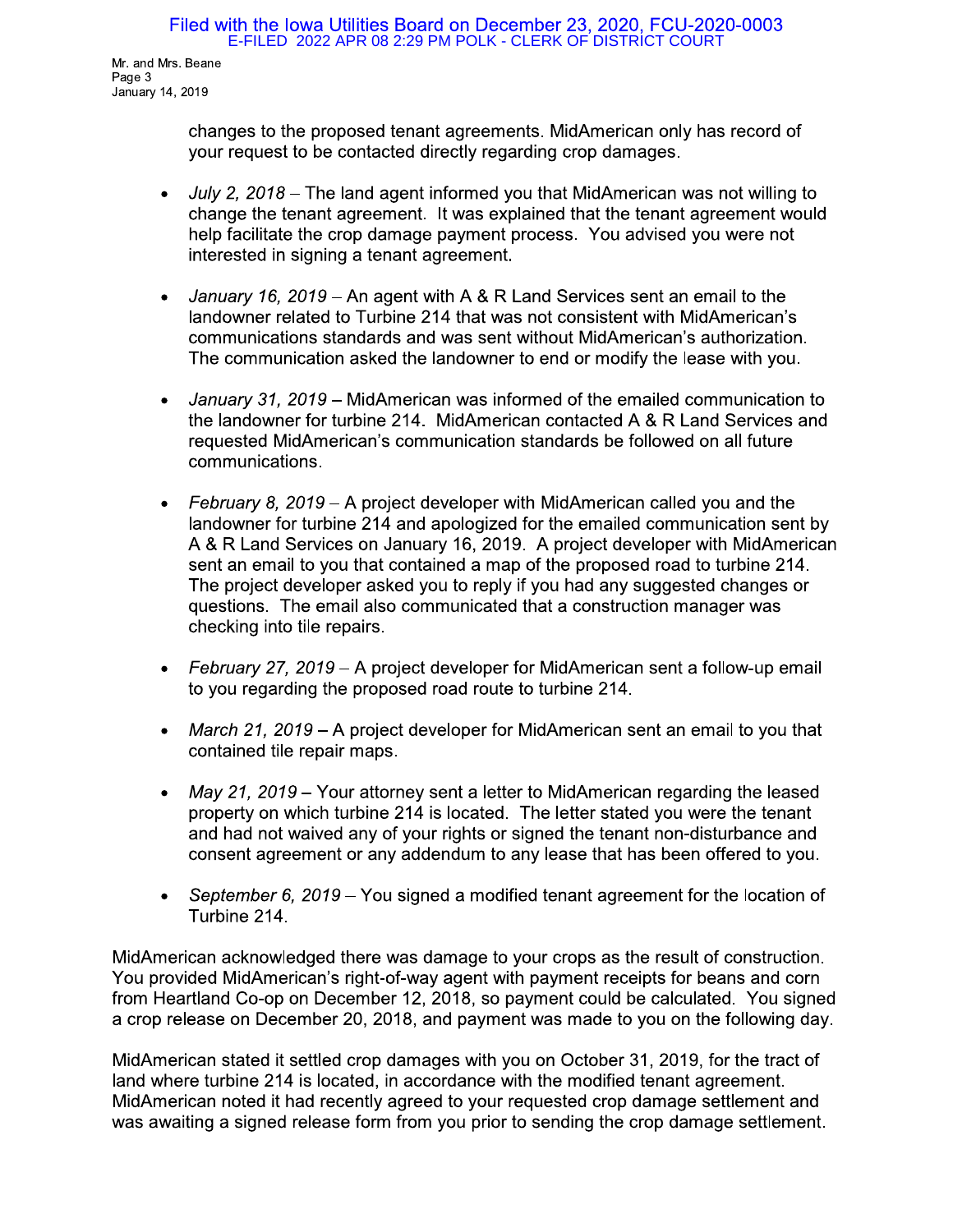#### Filed with the Iowa Utilities Board on December 23, 2020, FCU-2020-0003 E-FILED 2022 APR 08 2:29 PM POLK - CLERK OF DISTRICT COURT

Mr. and Mrs. Beane Page 4 January 14, 2019

MidAmerican stated that the turbines in question were constructed in accordance with the signed easements MidAmerican received from the property owners. Since the turbines have been constructed and placed into service, landowners have received both the easement payments and the ongoing payments for the turbines. In response to your concern regarding your rights under lowa Code chapter 562, MidAmerican stated it believes this is a civil matter between you and the property owners. MidAmerican stated that, to the extent you have a concern with the use of the property, it is a landlord-tenant dispute.

MidAmerican cited frequent communication with you on many issues. MidAmerican stated it has made reasonable attempts to identify and respond to each item of concern. MidAmerican outlined the communications related to your complaint:

- January 17, 2019 A landowner contacted MidAmerican in writing and included you, discussing concerns regarding topsoil which was removed during turbine installation. MidAmerican was working with both you and the landowner to replace the topsoil.
- October 29, 2019 A project developer with MidAmerican received an email from you regarding a permanent fence that needed to be reconstructed in its original location.
- November 1, 2019 The fencing contractor installed a temporary fence until the radius was able to be removed and a permanent fence constructed.
- November 15, 2019 The permanent fence was constructed.  $\bullet$

MidAmerican stated that the State of lowa encourages energy production from renewable resources as stated in Iowa Code sections 476.41, 476.53(1), and 476.53A. MidAmerican noted that lowa Code chapter 476A addresses siting requirements for electric generation facilities, which are defined as having 25 megawatts of generation at a single site. MidAmerican asserted the Board has repeatedly stated that when considering the facility threshold for wind turbines, the standard is whether 25 MW of generation is attached to a single gathering line. This interpretation was affirmed by the lowa Supreme Court in Mathis v. Iowa Utilities Board, 934 N.W.2d 423 (Iowa 2019). Pursuant to Staff's request, MidAmerican attached siting plans for the Arbor Hill Wind Project, which appears to reflect an electric generating capacity of less than 25 megawatts on each gathering line. MidAmerican requested that the Board not make the line diagrams available to the public without providing MidAmerican an opportunity to request confidential treatment of the diagrams.

MidAmerican stated that in 2018, the Adair County Board of Supervisors considered amendments to its ordinances to address wind turbines. On October 3, 2018, the Board of Supervisors amended a county ordinance to require a wind turbine setback of 2,000 feet from a non-participating landowner's residence and 800 feet from a non-participating landowner's property line. The amendment is effective for all wind turbines for any wind energy conversion property which is contracted after publication of the amended ordinance, including easements between the participating landowner and the owner or operator of wind energy conversion property. MidAmerican stated that this effectively exempts any wind turbine or turbine easement obtained prior to the ordinance. MidAmerican stated that because it had signed easements with landowners for turbines that are to be part of the Orient and Arbor Hill wind projects in Adair County prior to the date of the amendment, the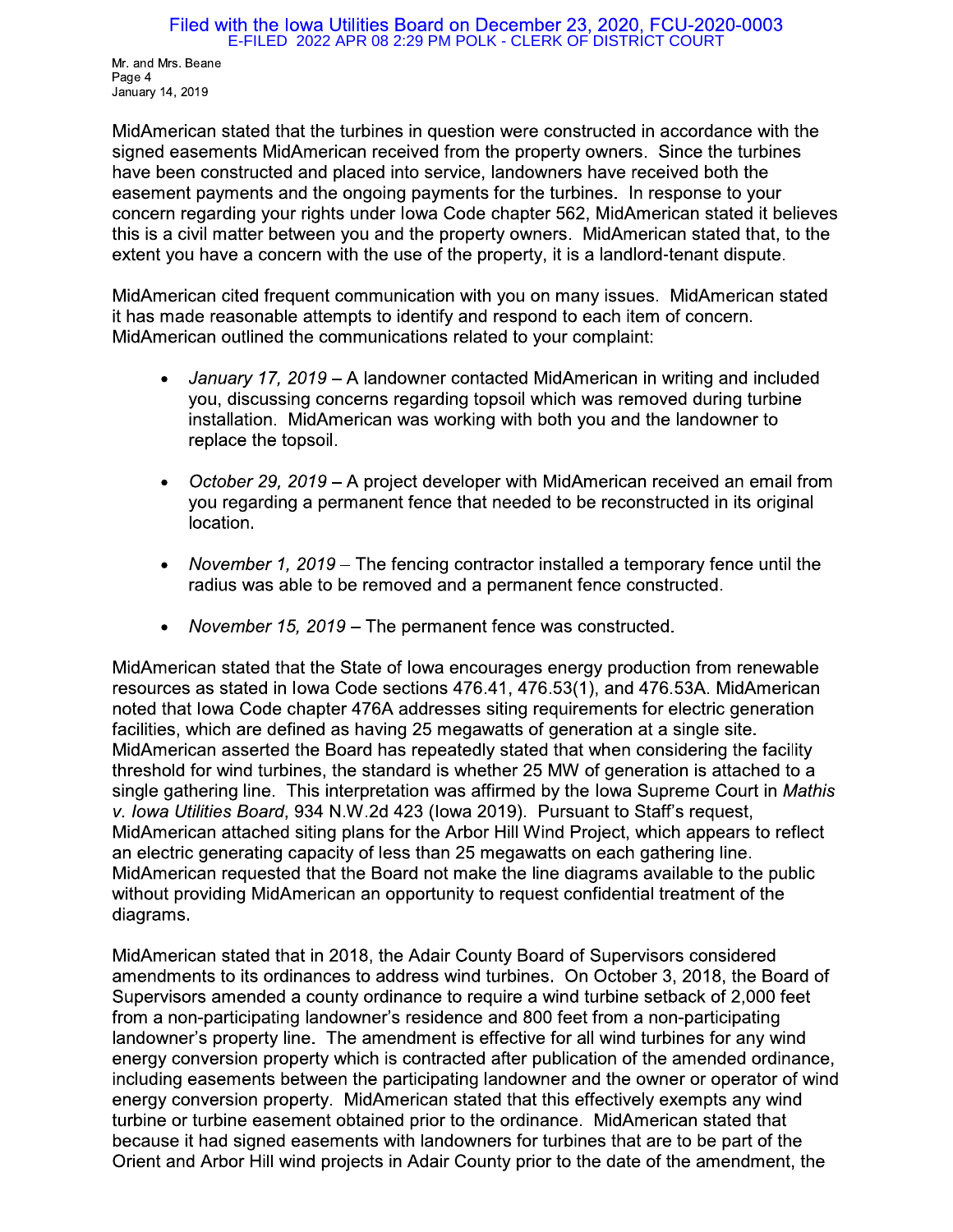#### Filed with the Iowa Utilities Board on December 23, 2020, FCU-2020-0003 E-FILED 2022 APR 08 2:29 PM POLK - CLERK OF DISTRICT COURT

Mr. and Mrs. Beane Page 5 January 14, 2019

setbacks in the amended ordinance do not apply to turbines constructed under these easements. MidAmerican stated that all of the turbines were sited in accordance with applicable laws, including the local county ordinance.

MidAmerican also stated lowa Code section 476.3 deals with complaints against public utilities, but only where the written complaint requests the "board to determine the reasonableness of the rates, charges, schedules, service, regulations, or anything done or omitted to be done by a public utility subject to this chapter in contravention of this chapter..." MidAmerican concluded that this type of complaint is outside the Board's jurisdiction because there is no allegation that MidAmerican has failed or is in noncompliance with Iowa Code chapter 476.

MidAmerican stated it has built its turbines in accordance with all applicable laws and pursuant to the terms and conditions of the signed easements. MidAmerican stated it does not believe the Board is the correct venue to adjudicate landlord-tenant disputes.

## **Staff Analysis and Proposed Resolution**

Board Staff has reviewed the information provided by you and MidAmerican. MidAmerican has acknowledged the damages to your crops as the result of wind turbine-related construction. You presented MidAmerican's right-of-way agent your payment receipts for beans and corn from Heartland Co-op on December 12, 2018, in order for payment of your requested 2018 crop damages to be calculated. You then signed a crop release on December 20, 2018, with MidAmerican providing payment to you the following day. As of the date of its complaint response, MidAmerican had also agreed to your requested 2019 crop damage settlement for the property where Turbine 214 is located, which you stated was currently your most pressing concern regarding crop damages. MidAmerican identified that it was awaiting a signed release form from you prior to sending the outstanding crop damage settlement.

MidAmerican has responded to your concerns, including tile repairs and fence and topsoil replacement. You signed a modified tenant agreement for the location of turbine 214 on September 6, 2019. MidAmerican apologized to you and a landowner that an A & R Land Services agent improperly sent an email related to turbine 214 to the landowner without MidAmerican's authorization. MidAmerican then worked with you regarding the proposed road to turbine 214 and your concerns about tile damage and repairs.

The Board generally has limited oversight of wind turbine siting and construction related issues, which does not include oversight of tenant concerns that you noted are associated with lowa Code chapter 562. Additionally, chapter 476A of the lowa Code only requires utilities to seek a generating certificate from the Board when a facility has a capacity of 25 megawatts or more. With respect to wind farms, the Board has determined that this requirement applies when a gathering line collects 25 megawatts or more of generating capacity from wind turbines. This interpretation was recently affirmed by the lowa Supreme Court in Mathis v. Iowa Utilities Board. Consequently, the Iowa Code allows electric utilities such as MidAmerican to construct wind turbines in lowa without siting oversight of the Board when the total generation to a single gathering line does not exceed 25 megawatts. MidAmerican has provided the siting plans and information necessary to confirm that the Board does have siting oversight of the wind turbines associated with your complaint.